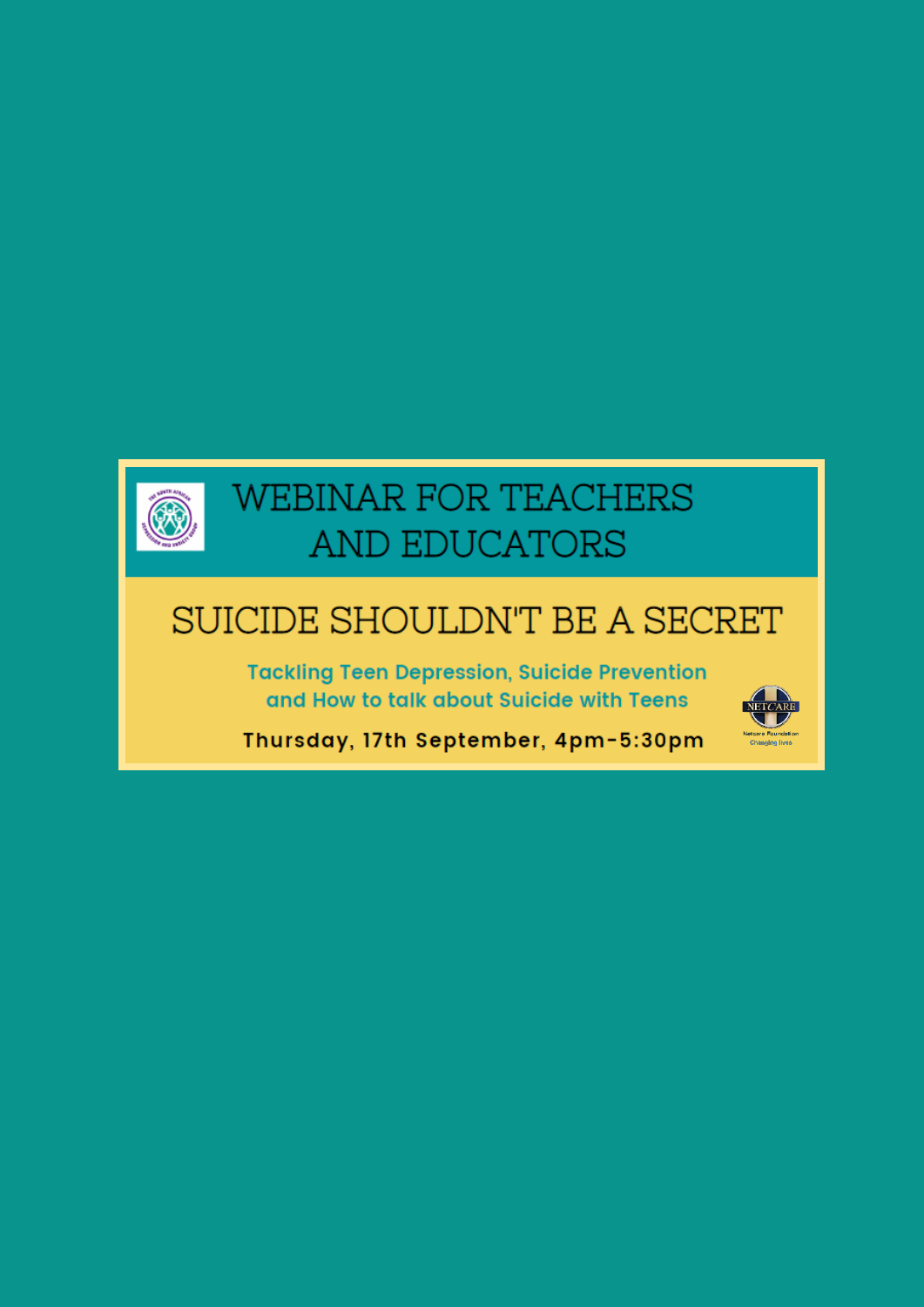

# THE SPEAKERS





Dr Sindi was born and bred in Harare, Zimbabwe. She moved to South Africa to study medicine at the University of Pretoria. Dr Sindi is "multi-passioned" with medicine as her first love, radio broadcasting her second love and a combination of social media and writing a close third. On Monday to Thursday from 7 – 8pm, Dr Sindi hosts "Sidebar with Sindi" on Johannesburg's KayaFM. Dr Sindi practices as a medical GP and is also a renowned public speaker, with a passion to inspire and educate through the power of her diverse experiences. From dealing with tragedy, medical advancements in primary care to mental wellness, she has extensive experience in driving both public and corporate messages through clearly and effectively.



Zamo attended the University of the Witwatersrand, where he completed his Bachelor of Arts degree and later an Honours Degree in the Bachelor of Arts in the faculty of the humanities. Zamo has also expressed his longstanding interest in human sciences, particularly abnormal psychology. He later completed his training as a Clinical Psychologist at the University of the Witwatersrand. Zamo currently works at Tara Hospital and in private practice. Zamo's professional interests include working with sever psychopathology (including; schizophrenia, bipolar mood disorder, major depressive disorder, borderline personality disorder), dual diagnosis substance abuse patients, trauma therapy, and adolescents.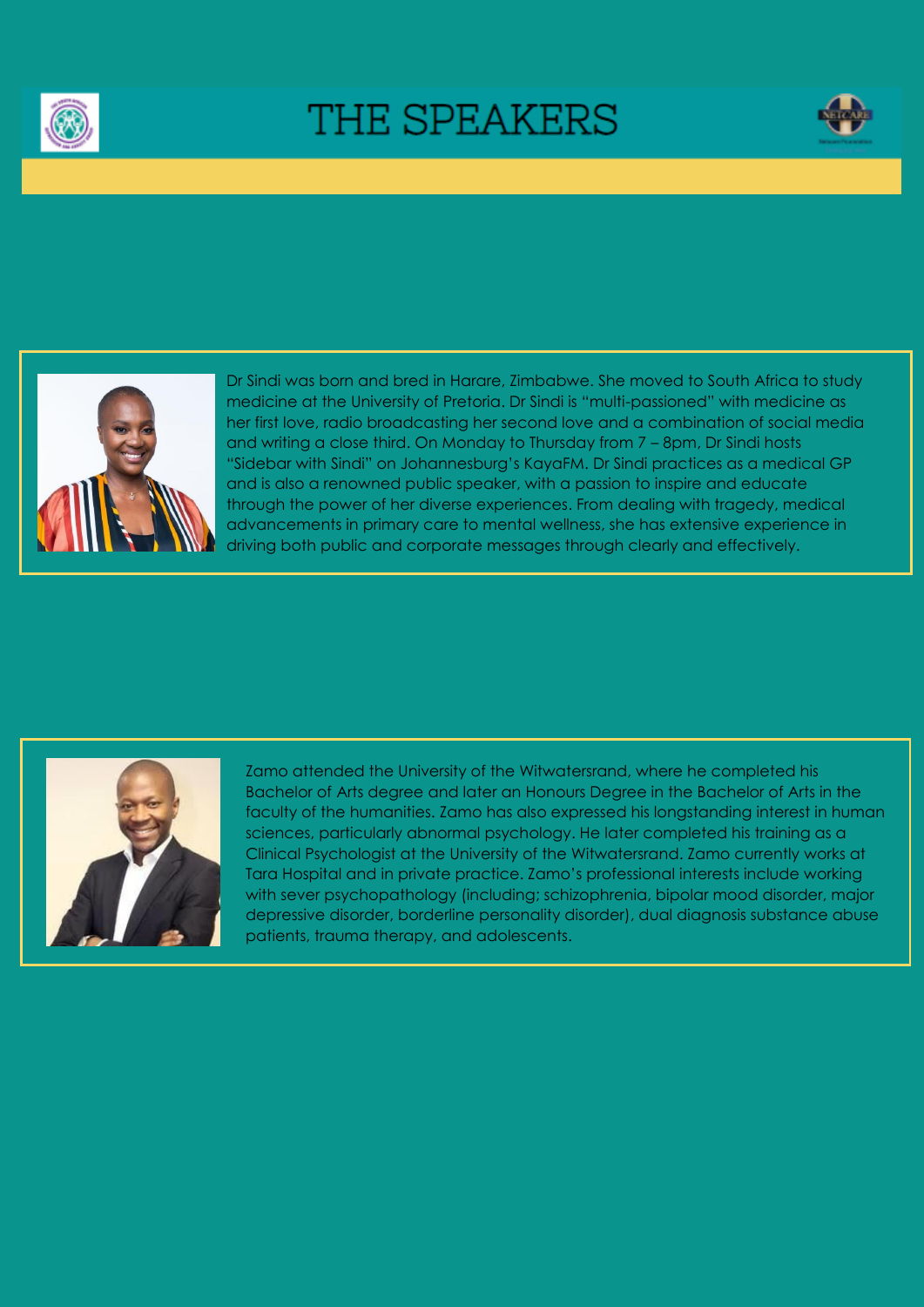

# THE AGENDA



### 4pm - **Welcome & Intro**

### 4:10pm - **Dr Sindi Van Zyl: Teen Depression**

- Signs & Symptoms
- Causes
- How teen depression looks different than adult depression
- Treatment Options
- How to talk about Depression in the classroom, at home & with parents

### 4:40pm - **Zamo Mbele: Suicide Prevention**

- Warning signs of teen suicide
- What to do if someone is suicidal
- Debunking myths
- Action Plan/Safety Plan

### 5:10pm - **Cassey Chambers (SADAG): Tips for Teachers**

5:20pm - **Q&A**

5:30pm - **Closing**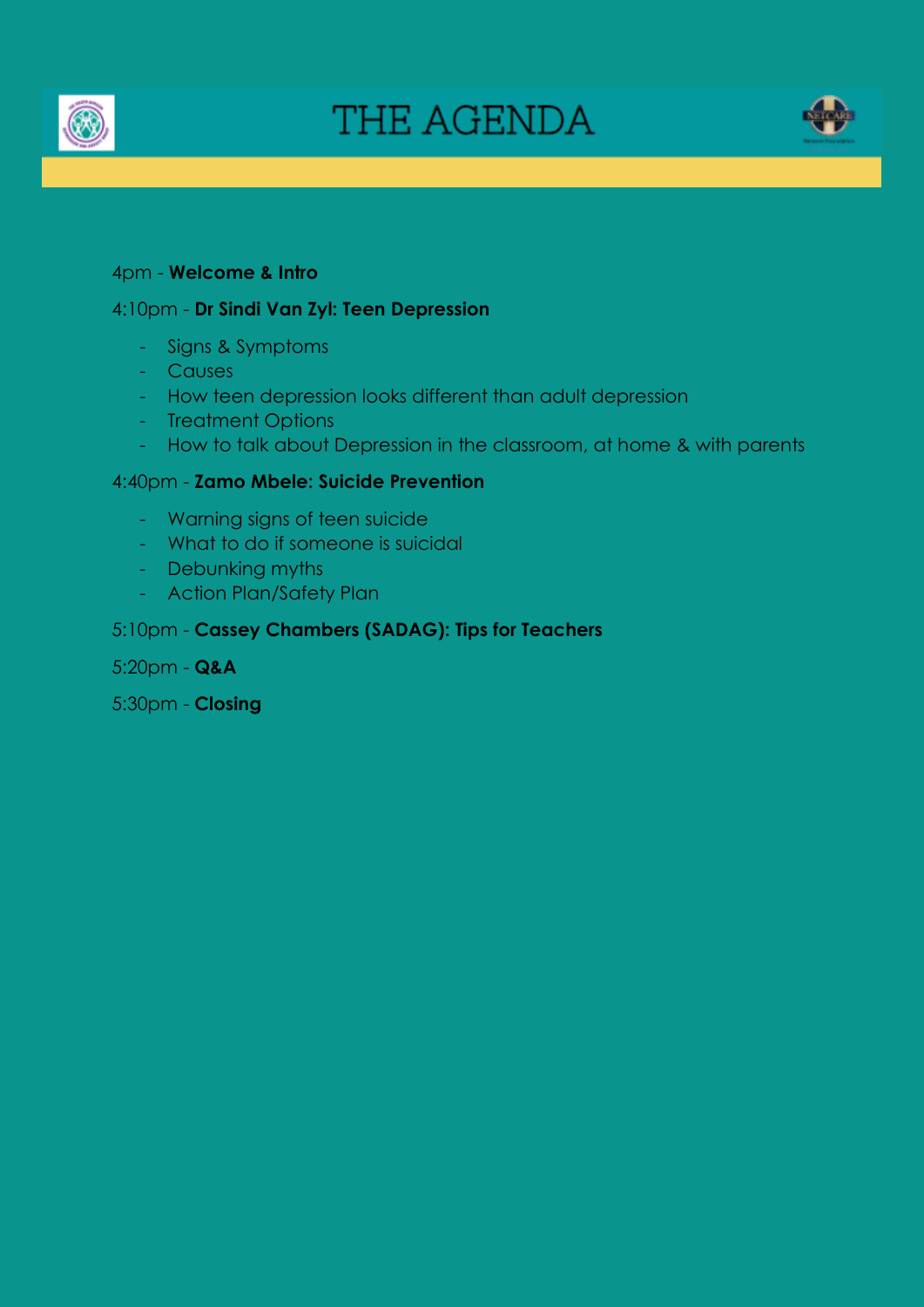

# SPEAKER PRESENTATIONS





# **Teen Suicide** Prevention

DR SINDI VAN ZYL

### **SUICIDE WARNING SIGNS**

#### **TALKING ABOUT SUICIDE**

The person may threaten to take his/her life. He/she may say things like "I wish I was dead" or something more subtle, such as "Nothing matters anymore".

#### FEELING DEEPLY DEPRESSED

He/she may feel hopeless, lose interest in work, have crying spells and not enjoy any of the things he/she used to like doina.

#### **ISOLATION**

A person may begin to withdraw from friends and family.

#### **SHOWING A SUDDEN LIFT IN SPIRITS**

A sudden change in mood can mean that the person is thinking about suicide and is relieved that his/her problems will soon end.

#### **PREPARING FOR DEATH**

For example, her/she may make unexpected changes in his/her will or give away personal possessions.

#### **SHOW CHANGES IN PERSONALITY**

The person may experience changes in eating, sleeping or sexual habits.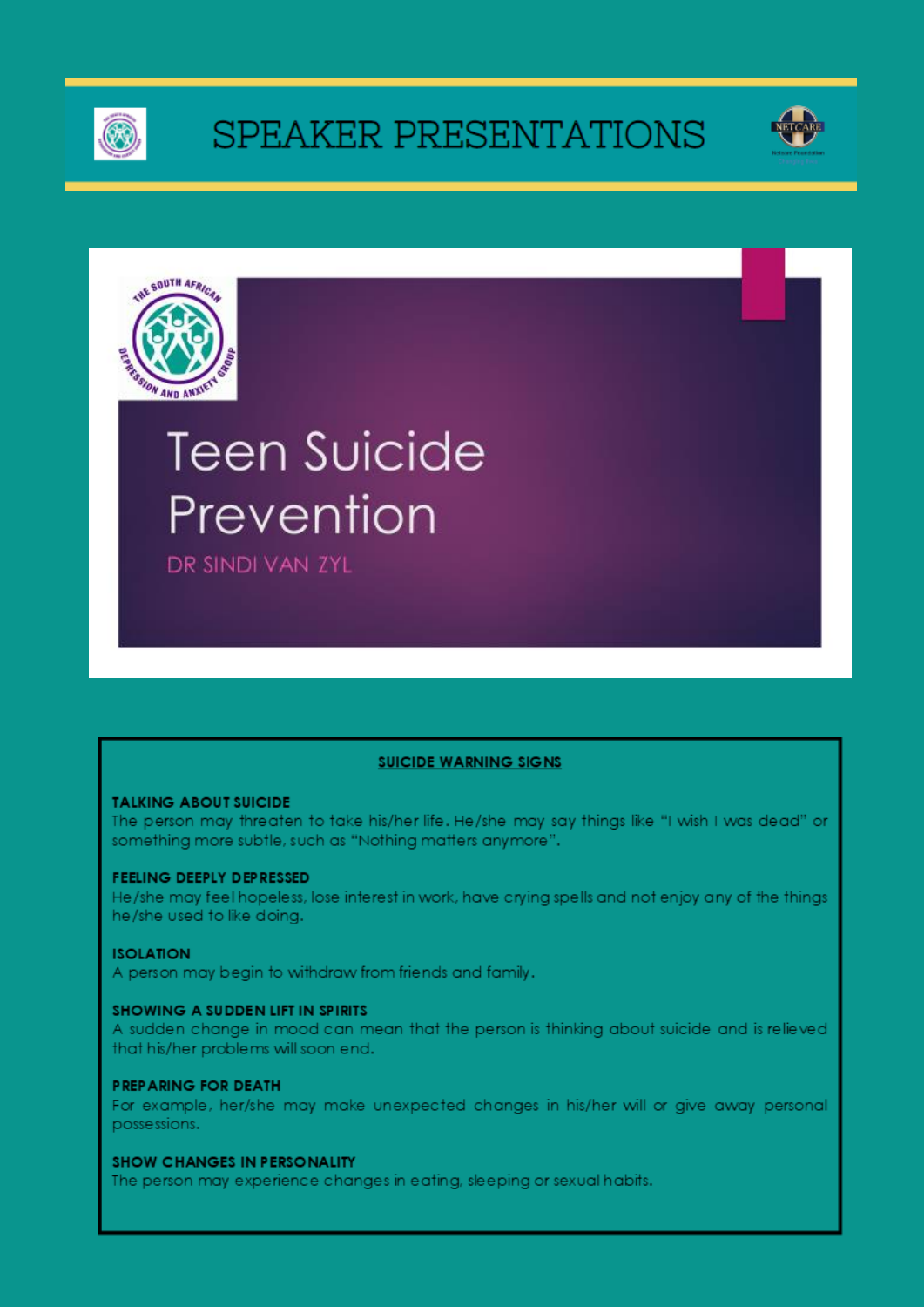### WHEN SOMEONE IS THINKING ABOUT SUICIDE

#### 1. ACT ON YOUR OBSERVATIONS

If someone seems "not quite right" or they talk about death or suicide, take it seriously

#### **2. MANAGE YOUR HESITATION**

You can help. It is better to ask and be mistaken than not to say anything

#### **3. PREPARE IN ADVANCE**

If you can, plan to talk in private and in person. Write down your concerns so it's easier to talk about.

#### **4. START THE CONVERSATION**

You can start by saying that you're worried, and what's got you concerned. "I'm really worried about you, I've noticed..."

www.sadag.org

#### **5. LISTEN, DONT JUDGE**

Let them express their feelings without interrupting. Give support and understanding.

#### **6. CET THEM TALKING**

Ask them about their situation and feelings, without trying to fix anything.

#### 7. ASK THEM ABOUT SUICIDE DIRECTLY

To find out if they're suicidal, build the connection then ask them directly. "Do you think about suicide or ending your life"

#### **8. ASK ABOUT THEIR PLANS**

Fond out if they're in immediate danger. Ask if they've thought about how or when.

#### Suicide Helpline: 0800 567 567

#### **9. FIND OUT THE RISK**

Ask about past suicide attempts or any

#### recent loss or life crisis.

**10. KEEP THEM SAFE** If they are at risk now, call SADAG or a

mental health professional. Stay with them. Get them to hand over anything deadly.

- **11. ENCOURAGE THEM TO GET HELP** Help them to think of professionals, friends or family who might be able to help.
	- **12. TAKE CARE OF YOURSELF** Supporting someone can be emotional for you. Get help for yourself if you need it.



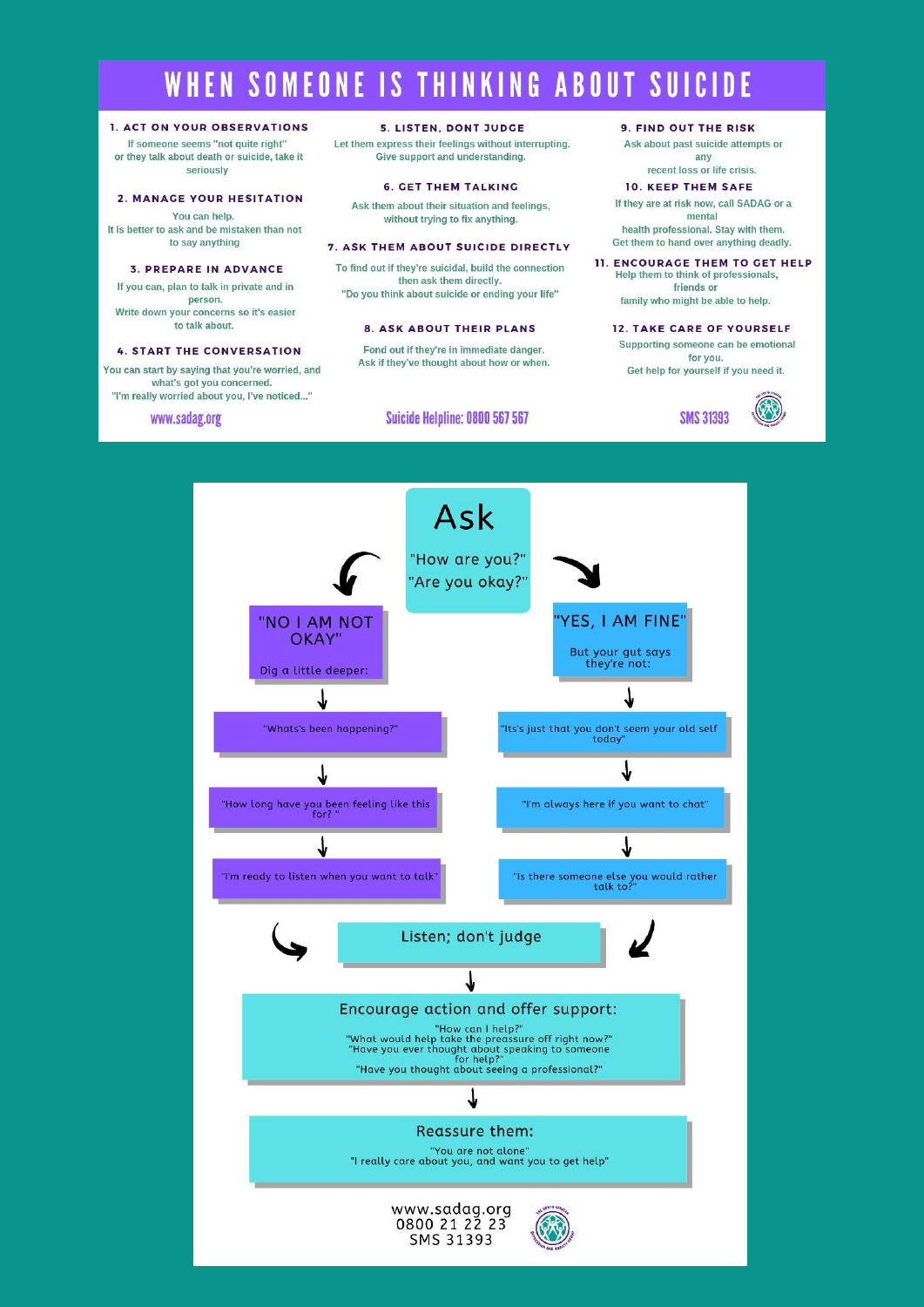

## **Tips for Teachers**



- Know the warning signs
- Easy access to list of resources or contact details (eg. Staffroom, office, classroom, etc.)
- Take every threat or mention seriously
- You are not the counsellor/therapist
- Your role is to facilitate the help  $\rightarrow$  transfer of responsibility
	- Notify fellow teacher, HOD or school counsellor
	- Refer to resources
	- Notify parents
	- Access resources available ( district DBE coordinator, counsellor or social workers)
	- Call SADAG for help, resources & action plan
- Check-in with learner & school counsellor for progress
- Follow up on action plan/treatment plan



### **Tips for Teachers**



### • Develop School Support Team

- o Identify key aroup of teachers who can assist in an emergency
- o Make sure teachers & learners know who is part of that Team

### • Teacher Buddy System

- $\circ$  Someone to chat to learner
- o Someone to notify School Support Team, school counsellor, HOD, parents or DBE District Coordinator
- o Someone to action an emergency if urgent help is needed (ambulance, clinic, hospital, etc.)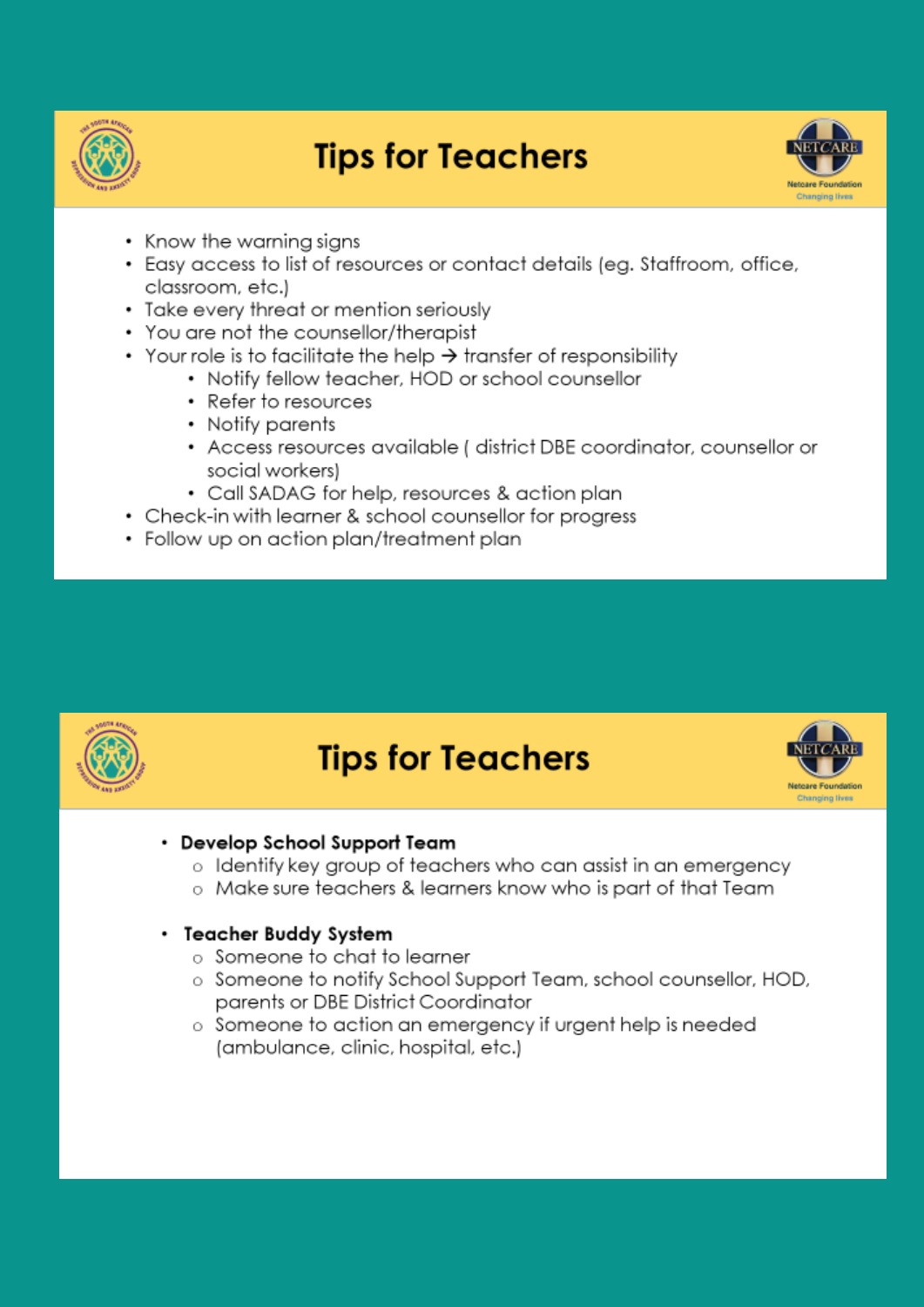



# **Helping at-risk or suicidal learner**



- Remain calm
- Ask the learner directly if he or she is thinking about suicide e.a. "Are you thinking of suicide?"
	- "Have you had thoughts of hurting yourself?"
- Focus on your concern for their well-being
	- e.g. "I am really worried about you..."
		- "I can see that you have been really down and I am worried about you"
- Listen
- Reassure them that there is help and they will not feel like this forever ٠
- Do not judge
- Provide constant supervision Do not leave the learner alone
- Remove means for self harm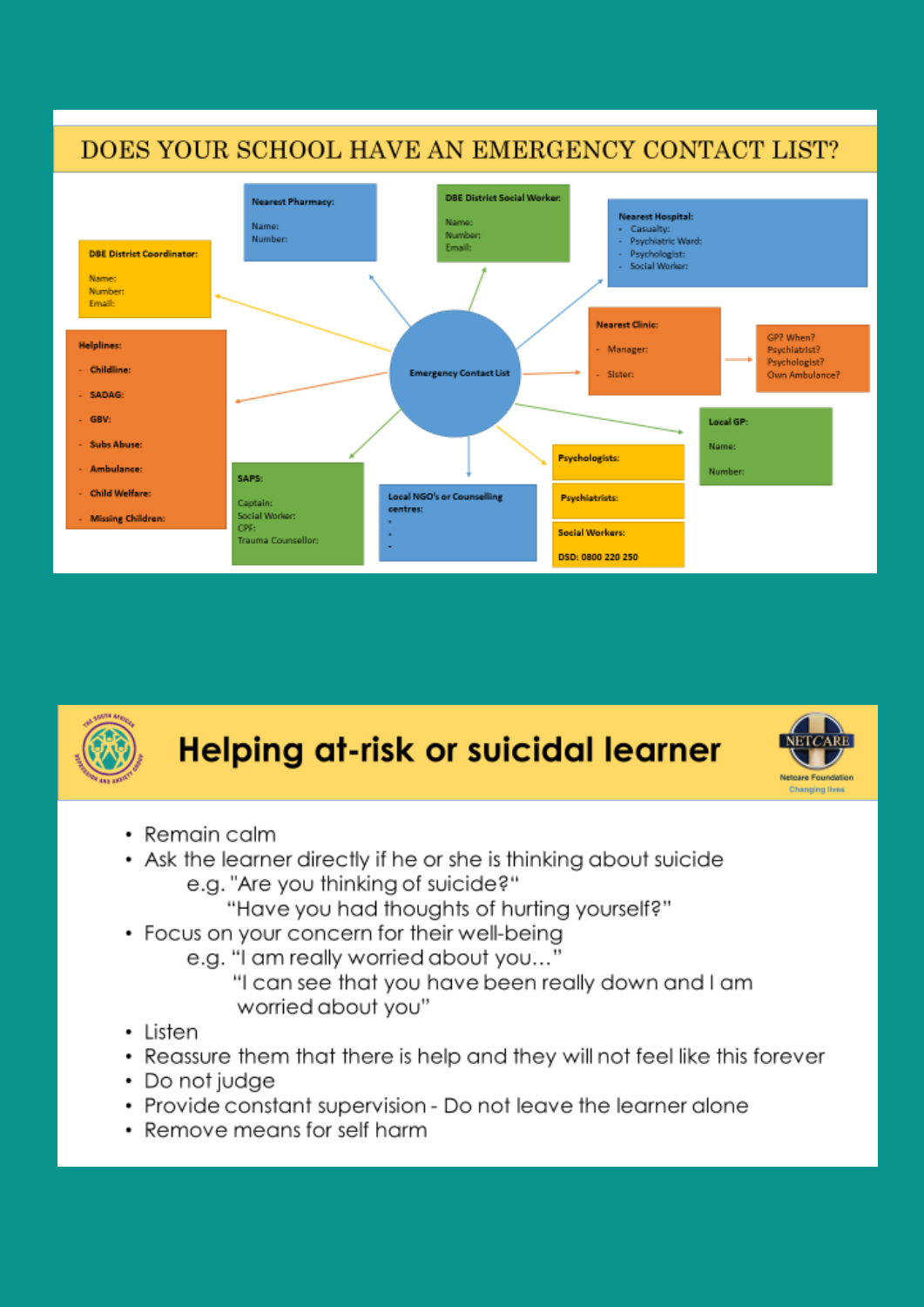

## What to say to a depressed or suicidal learner



- I'm worried about you...
- Is everything okay? I have noticed that you have been very down lately, what's been happening?
- . I have noticed that you haven't been yourself lately, how are you really doing?
- . I've seen that you have been really sad lately, what's been happening to make you so sad?



- I really want to help you and get you the help you need, can we do it together?
- How you feeling is pretty serious and you need urgent help, who can we talk to first? Your parents or can we speak to xxxx (HOD/School counsellors)?
- I am not leaving you, I am just getting some help but I'm going to be right back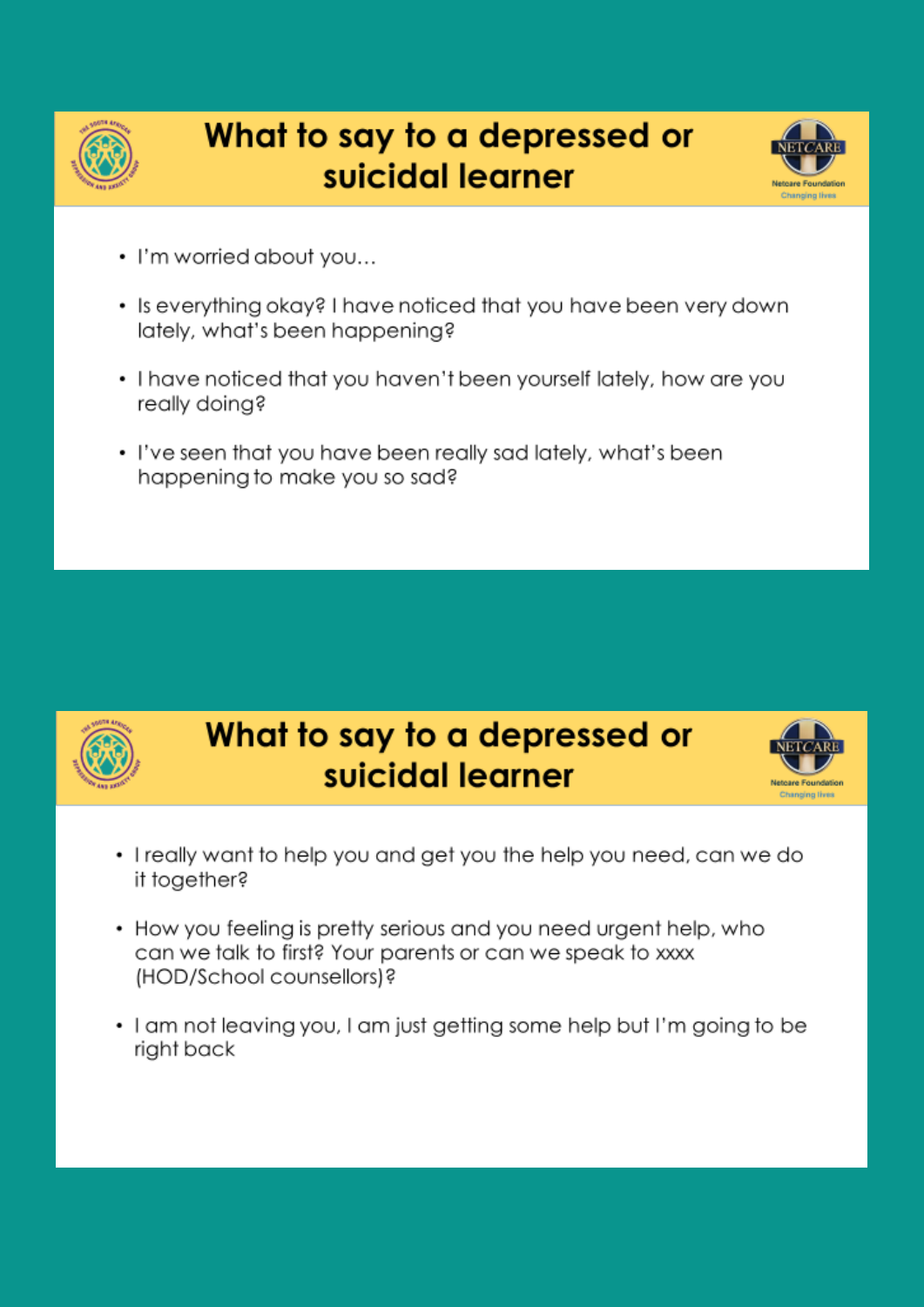

# **SADAG CONTACT DETAILS**



Suicide Helpline (24 hours) SADAG Mental Health Helpline Substance Abuse Helpline SMS Website Email

0800 567 567

0800 456 789 (24 hours a day)

0800 12 13 14

31393

www.sadag.org

office@anxiety.org.za admin@anxiety.org.za

# WE ARE NOT ALL IN THE SAME BOAT

BUT WE ARE ALL IN THE SAME STORM



SUPPORT EACHOTHER #DONTJUDGE #BEKIND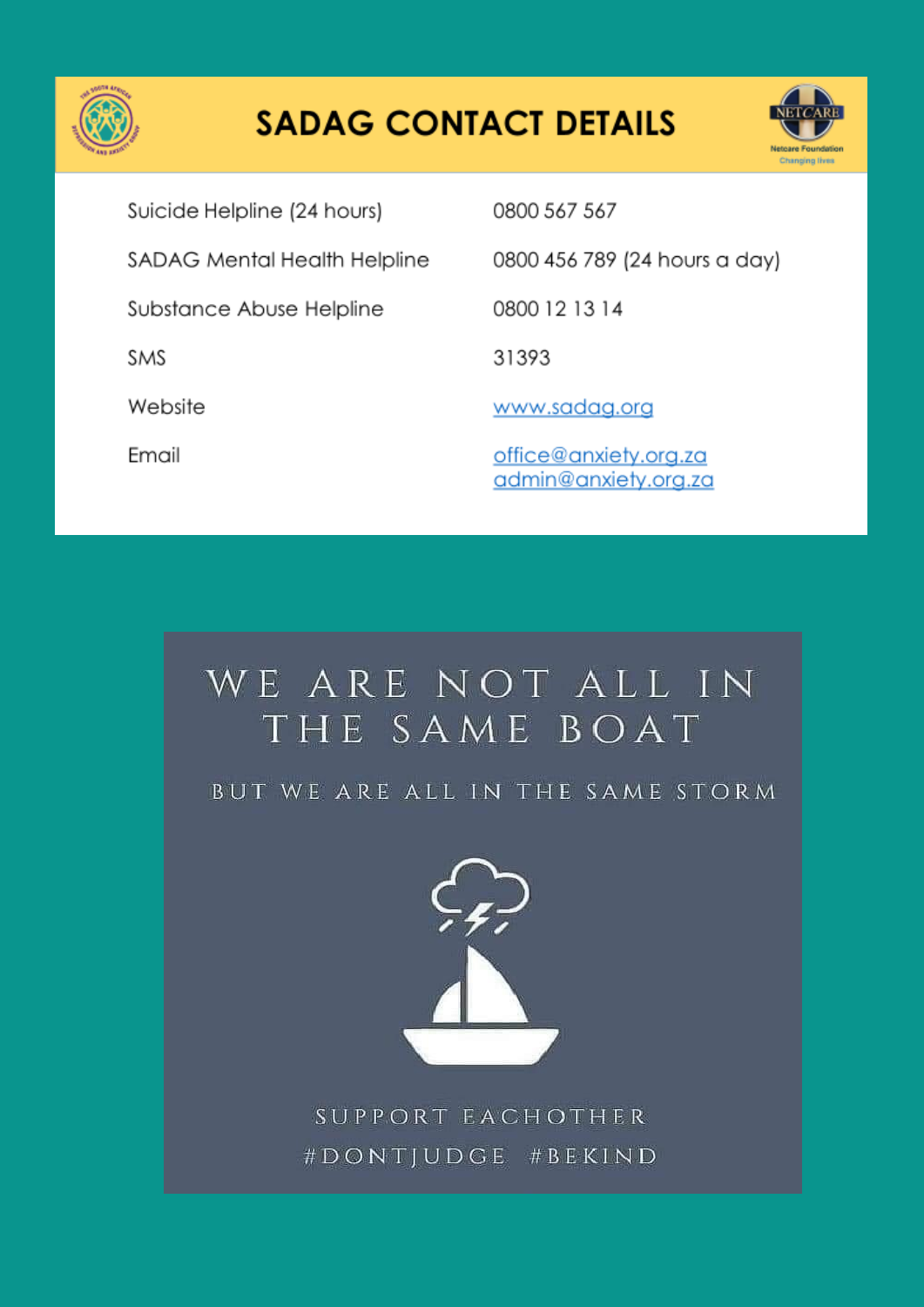| <b>Helplines:</b>                 | <b>DBE District Coordinator:</b> | <b>DBE District Social Worker:</b> |
|-----------------------------------|----------------------------------|------------------------------------|
|                                   |                                  |                                    |
|                                   |                                  |                                    |
|                                   |                                  |                                    |
|                                   |                                  |                                    |
|                                   | SAPS:                            | <b>Nearest Pharmacy:</b>           |
|                                   |                                  |                                    |
|                                   |                                  |                                    |
|                                   |                                  |                                    |
| Local NGO's/ Counselling centres: | Trauma Counsellor:               | <b>Nearest Hospital:</b>           |
|                                   |                                  |                                    |
|                                   |                                  |                                    |
|                                   |                                  |                                    |
|                                   |                                  |                                    |
|                                   |                                  |                                    |
| Psychologists:                    | <b>EMERGENCY</b>                 |                                    |
|                                   | <b>CONTACT LIST</b>              |                                    |
|                                   |                                  |                                    |
|                                   |                                  | <b>Nearest Clinic:</b>             |
| <b>Psychiatrists:</b>             |                                  |                                    |
|                                   |                                  |                                    |
|                                   | <b>Local GP:</b>                 | Sister:                            |
|                                   | Name:                            |                                    |
| <b>Social Workers:</b>            |                                  |                                    |
| DSD: 0800 220 250                 | Number:                          |                                    |
|                                   |                                  |                                    |
|                                   |                                  |                                    |
|                                   |                                  |                                    |